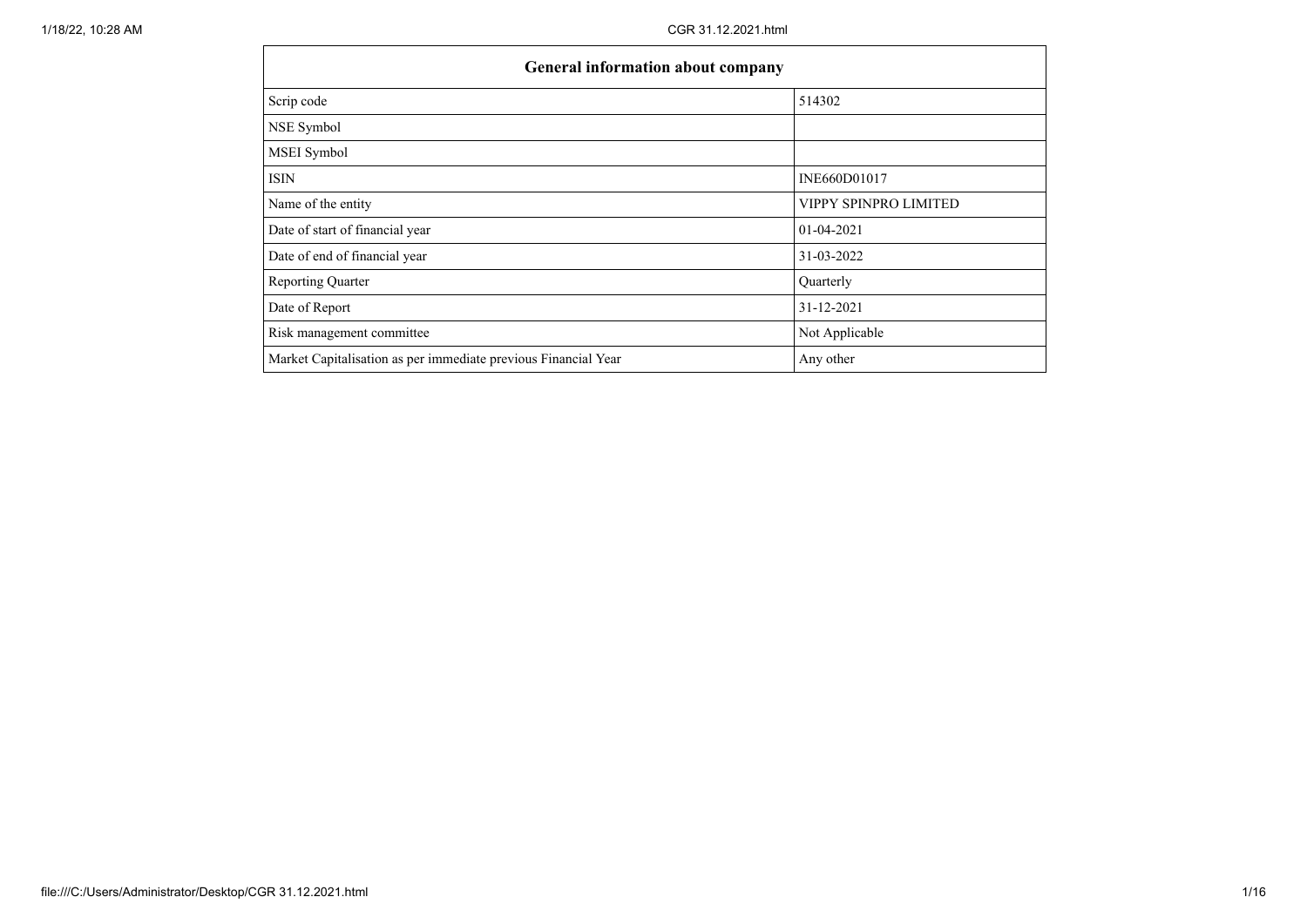|                |                                                                      |                            |                     |            |                                                       |                               |                               |                          |                                                                                                      |                                             | <b>Annexure I</b>                                        |                            |                      |                                            |                                                                                                                                                |                                                                                                                                                                   |                                                                                                                                                                          |                                                                                                                                                                                                         |                                      |                                             |
|----------------|----------------------------------------------------------------------|----------------------------|---------------------|------------|-------------------------------------------------------|-------------------------------|-------------------------------|--------------------------|------------------------------------------------------------------------------------------------------|---------------------------------------------|----------------------------------------------------------|----------------------------|----------------------|--------------------------------------------|------------------------------------------------------------------------------------------------------------------------------------------------|-------------------------------------------------------------------------------------------------------------------------------------------------------------------|--------------------------------------------------------------------------------------------------------------------------------------------------------------------------|---------------------------------------------------------------------------------------------------------------------------------------------------------------------------------------------------------|--------------------------------------|---------------------------------------------|
|                |                                                                      |                            |                     |            |                                                       |                               |                               |                          | Annexure I to be submitted by listed entity on quarterly basis                                       |                                             |                                                          |                            |                      |                                            |                                                                                                                                                |                                                                                                                                                                   |                                                                                                                                                                          |                                                                                                                                                                                                         |                                      |                                             |
|                | I. Composition of Board of Directors                                 |                            |                     |            |                                                       |                               |                               |                          |                                                                                                      |                                             |                                                          |                            |                      |                                            |                                                                                                                                                |                                                                                                                                                                   |                                                                                                                                                                          |                                                                                                                                                                                                         |                                      |                                             |
|                | Disclosure of notes on composition of board of directors explanatory |                            |                     |            |                                                       |                               |                               |                          |                                                                                                      |                                             |                                                          |                            |                      |                                            |                                                                                                                                                |                                                                                                                                                                   |                                                                                                                                                                          |                                                                                                                                                                                                         |                                      |                                             |
|                |                                                                      |                            |                     |            |                                                       |                               |                               |                          |                                                                                                      |                                             | Whether the listed entity has a Regular Chairperson   No |                            |                      |                                            |                                                                                                                                                |                                                                                                                                                                   |                                                                                                                                                                          |                                                                                                                                                                                                         |                                      |                                             |
|                |                                                                      |                            |                     |            |                                                       |                               |                               |                          |                                                                                                      |                                             | Whether Chairperson is related to MD or CEO No           |                            |                      |                                            |                                                                                                                                                |                                                                                                                                                                   |                                                                                                                                                                          |                                                                                                                                                                                                         |                                      |                                             |
| Sr             | Title<br>(Mr)<br>Ms)                                                 | Name of<br>the<br>Director | PAN                 | <b>DIN</b> | Category 1<br>of directors                            | Category 2<br>of<br>directors | Category<br>3 of<br>directors | Date<br>of<br>Birth      | Whether<br>special<br>resolution<br>passed?<br>[Refer Reg.<br>$17(1A)$ of<br>Listing<br>Regulations] | Date of<br>passing<br>special<br>resolution | <b>Initial Date</b><br>of<br>appointment                 | Date of Re-<br>appointment | Date of<br>cessation | Tenure<br>of<br>director<br>(in<br>months) | No of<br>Directorship<br>in listed<br>entities<br>including<br>this listed<br>entity (Refer<br>Regulation<br>17A of<br>Listing<br>Regulations) | No of<br>Independent<br>Directorship<br>in listed<br>entities<br>including<br>this listed<br>entity (Refer<br>Regulation<br>$17A(1)$ of<br>Listing<br>Regulations | Number of<br>memberships<br>in Audit/<br>Stakeholder<br>Committee(s)<br>including this<br>listed entity<br>(Refer<br>Regulation<br>$26(1)$ of<br>Listing<br>Regulations) | No of post of<br>Chairperson in<br>Audit/<br>Stakeholder<br>Committee<br>held in listed<br>entities<br>including this<br>listed entity<br>(Refer<br>Regulation<br>$26(1)$ of<br>Listing<br>Regulations) | Notes for<br>not<br>providing<br>PAN | Notes for<br>not<br>providing<br><b>DIN</b> |
|                | Mr                                                                   | Piyush<br>Mutha            | AJXPM8203B          | 00424206   | Executive<br>Director                                 | Not<br>Applicable             | $\rm MD$                      | $23 -$<br>$04 -$<br>1969 | NA                                                                                                   |                                             | 01-04-1992                                               | 01-04-2021                 |                      |                                            |                                                                                                                                                | $\overline{0}$                                                                                                                                                    |                                                                                                                                                                          | $\Omega$                                                                                                                                                                                                |                                      |                                             |
| $\overline{2}$ | Mr                                                                   | Praneet<br>Mutha           | AFTPM5681H 00424250 |            | Non-<br>Executive -<br>Non<br>Independent<br>Director | Not<br>Applicable             |                               | $11-$<br>$09 -$<br>1971  | NA                                                                                                   |                                             | 19-12-2000                                               | 30-03-2010                 |                      |                                            |                                                                                                                                                | $\overline{0}$                                                                                                                                                    |                                                                                                                                                                          | $\Omega$                                                                                                                                                                                                |                                      |                                             |
| $\overline{3}$ | Mr                                                                   | Manglore<br>Maruthi<br>Rao | ABXPR6472M 00775060 |            | Executive<br>Director                                 | Not<br>Applicable             |                               | $30 -$<br>$01 -$<br>1938 | NA                                                                                                   |                                             | 28-10-2002                                               | 28-10-2020                 |                      |                                            |                                                                                                                                                | $\theta$                                                                                                                                                          | $\Omega$                                                                                                                                                                 | $\Omega$                                                                                                                                                                                                |                                      |                                             |
| $\overline{4}$ | Mr                                                                   | Subhash<br>Kocheta         | AIMPK2403R          | 00590610   | Non-<br>Executive -<br>Independent<br>Director        | Not<br>Applicable             |                               | $01 -$<br>$09 -$<br>1946 | Yes                                                                                                  | $30 - 08 -$<br>2021                         | 29-09-2014                                               | 30-09-2019                 |                      | 60                                         |                                                                                                                                                |                                                                                                                                                                   | $\overline{2}$                                                                                                                                                           | $\Omega$                                                                                                                                                                                                |                                      |                                             |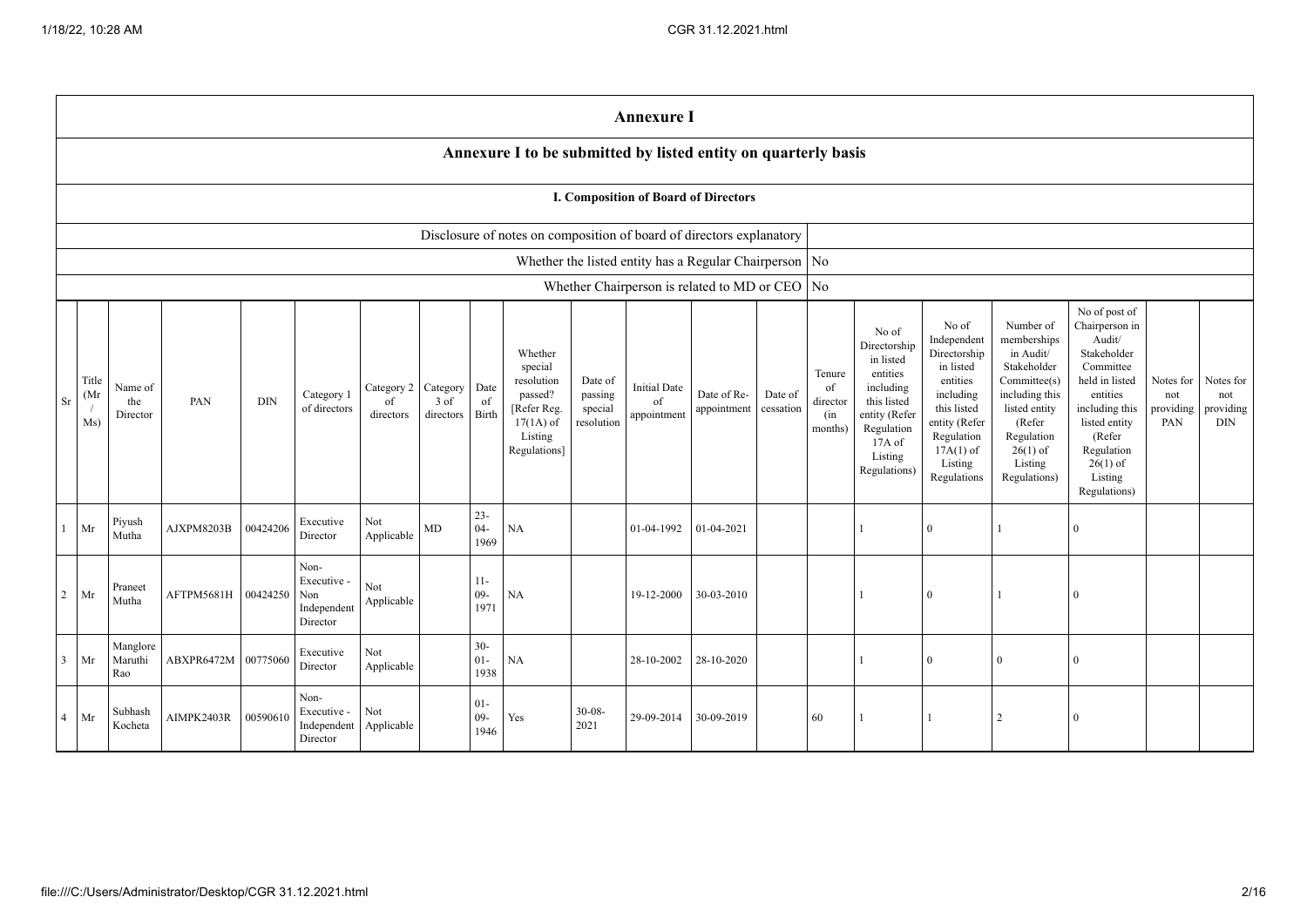|                | <b>I. Composition of Board of Directors</b>                          |                           |                     |            |                                                |                               |                               |                         |                                                                                                      |                                             |                                          |                            |                      |                                             |                                                                                                                                                |                                                                                                                                                                      |                                                                                                                                                                          |                                                                                                                                                                                                            |                                      |                                             |
|----------------|----------------------------------------------------------------------|---------------------------|---------------------|------------|------------------------------------------------|-------------------------------|-------------------------------|-------------------------|------------------------------------------------------------------------------------------------------|---------------------------------------------|------------------------------------------|----------------------------|----------------------|---------------------------------------------|------------------------------------------------------------------------------------------------------------------------------------------------|----------------------------------------------------------------------------------------------------------------------------------------------------------------------|--------------------------------------------------------------------------------------------------------------------------------------------------------------------------|------------------------------------------------------------------------------------------------------------------------------------------------------------------------------------------------------------|--------------------------------------|---------------------------------------------|
|                | Disclosure of notes on composition of board of directors explanatory |                           |                     |            |                                                |                               |                               |                         |                                                                                                      |                                             |                                          |                            |                      |                                             |                                                                                                                                                |                                                                                                                                                                      |                                                                                                                                                                          |                                                                                                                                                                                                            |                                      |                                             |
|                | Whether the listed entity has a Regular Chairperson                  |                           |                     |            |                                                |                               |                               |                         |                                                                                                      |                                             |                                          |                            |                      |                                             |                                                                                                                                                |                                                                                                                                                                      |                                                                                                                                                                          |                                                                                                                                                                                                            |                                      |                                             |
| <b>Sr</b>      | Title<br>(Mr)<br>Ms)                                                 | Name of the<br>Director   | PAN                 | <b>DIN</b> | Category 1<br>of directors                     | Category 2<br>of<br>directors | Category<br>3 of<br>directors | Date<br>of<br>Birth     | Whether<br>special<br>resolution<br>passed?<br>[Refer Reg.<br>$17(1A)$ of<br>Listing<br>Regulations] | Date of<br>passing<br>special<br>resolution | <b>Initial Date</b><br>of<br>appointment | Date of Re-<br>appointment | Date of<br>cessation | Tenure<br>-of<br>director<br>(in<br>months) | No of<br>Directorship<br>in listed<br>entities<br>including<br>this listed<br>entity (Refer<br>Regulation<br>17A of<br>Listing<br>Regulations) | No of<br>Independent<br>Directorship<br>in listed<br>entities<br>including<br>this listed<br>entity<br>(Refer<br>Regulation<br>$17A(1)$ of<br>Listing<br>Regulations | Number of<br>memberships<br>in Audit/<br>Stakeholder<br>Committee(s)<br>including this<br>listed entity<br>(Refer<br>Regulation<br>$26(1)$ of<br>Listing<br>Regulations) | No of post<br>of<br>Chairperson<br>in Audit/<br>Stakeholder<br>Committee<br>held in listed<br>entities<br>including<br>this listed<br>entity (Refer<br>Regulation<br>$26(1)$ of<br>Listing<br>Regulations) | Notes for<br>not<br>providing<br>PAN | Notes for<br>not<br>providing<br><b>DIN</b> |
| 5 <sup>1</sup> | Mr                                                                   | Raghuram<br>Krishnamurthy | AACPR4601G 00776063 |            | Non-<br>Executive -<br>Independent<br>Director | Not<br>Applicable             |                               | $06 -$<br>09-<br>1969   | NA                                                                                                   |                                             | 29-09-2014                               | 30-09-2019                 |                      | -60                                         |                                                                                                                                                |                                                                                                                                                                      |                                                                                                                                                                          |                                                                                                                                                                                                            |                                      |                                             |
| 6              | Mrs                                                                  | Deepa Sudhir<br>Mekal     | ABBPM0225F 05222280 |            | Non-<br>Executive -<br>Independent<br>Director | Not<br>Applicable             |                               | $07 -$<br>$10-$<br>1956 | NA                                                                                                   |                                             | 31-03-2017                               | 27-09-2017                 |                      | 60                                          |                                                                                                                                                |                                                                                                                                                                      | 2                                                                                                                                                                        |                                                                                                                                                                                                            |                                      |                                             |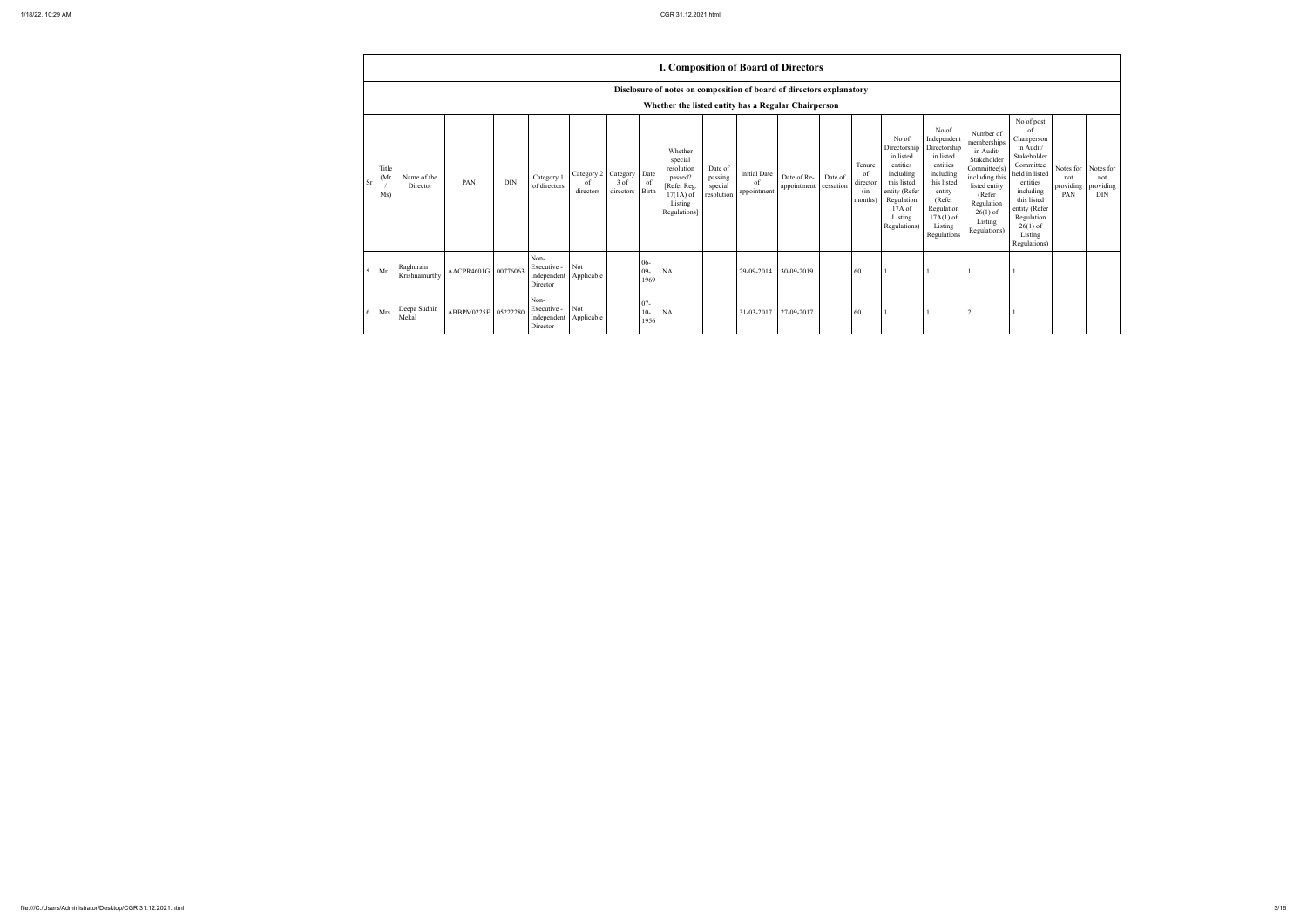|           | <b>Audit Committee Details</b> |                              |                                                       |                            |                        |                      |         |
|-----------|--------------------------------|------------------------------|-------------------------------------------------------|----------------------------|------------------------|----------------------|---------|
|           |                                |                              | Whether the Audit Committee has a Regular Chairperson |                            | Yes                    |                      |         |
| <b>Sr</b> | <b>DIN</b><br>Number           | Name of Committee<br>members | Category 1 of directors                               | Category 2 of<br>directors | Date of<br>Appointment | Date of<br>Cessation | Remarks |
|           | 00776063                       | Raghuram<br>Krishnamurthy    | Non-Executive - Independent<br>Director               | Chairperson                | $11 - 12 - 2021$       |                      |         |
| 2         | 00424206                       | Piyush Mutha                 | <b>Executive Director</b>                             | Member                     | 08-04-2019             |                      |         |
| 3         | 05222280                       | Deepa Sudhir Mekal           | Non-Executive - Independent<br>Director               | Member                     | $11 - 12 - 2021$       |                      |         |
| 4         | 00590610                       | Subhash Kocheta              | Non-Executive - Independent<br>Director               | Member                     | 27-02-2021             |                      |         |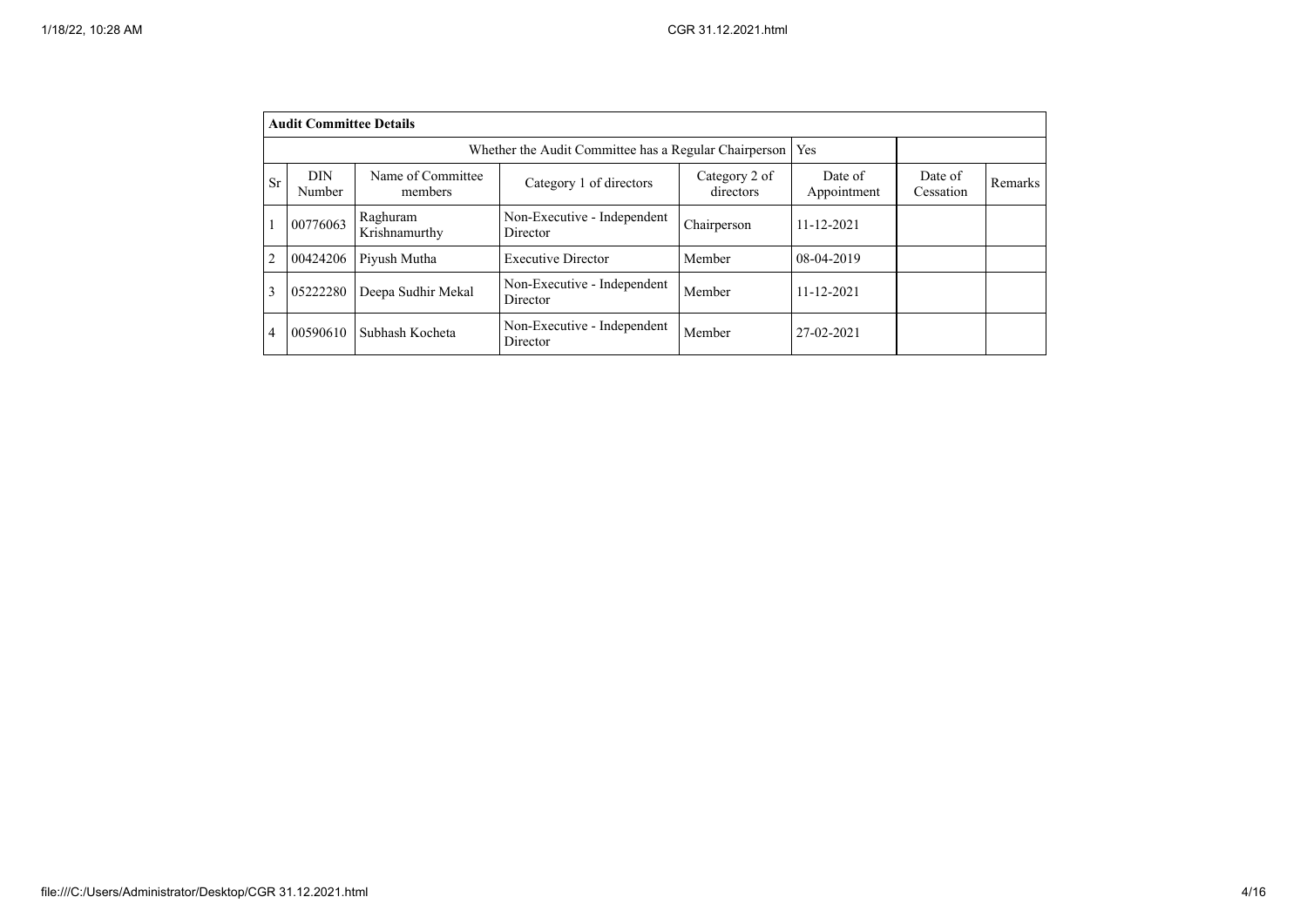|                | Nomination and remuneration committee                                       |                              |                                         |                        |                      |         |  |  |  |  |
|----------------|-----------------------------------------------------------------------------|------------------------------|-----------------------------------------|------------------------|----------------------|---------|--|--|--|--|
|                | Whether the Nomination and remuneration committee has a Regular Chairperson | Yes                          |                                         |                        |                      |         |  |  |  |  |
| <b>Sr</b>      | <b>DIN</b><br>Number                                                        | Name of Committee<br>members | Category 2 of<br>directors              | Date of<br>Appointment | Date of<br>Cessation | Remarks |  |  |  |  |
|                | 00776063                                                                    | Raghuram<br>Krishnamurthy    | Non-Executive - Independent<br>Director | Chairperson            | 29-09-2014           |         |  |  |  |  |
| $\overline{c}$ | 00590610                                                                    | Subhash Kocheta              | Non-Executive - Independent<br>Director | Member                 | 29-09-2014           |         |  |  |  |  |
| 3              | 05222280                                                                    | Deepa Sudhir Mekal           | Non-Executive - Independent<br>Director | Member                 | 08-04-2019           |         |  |  |  |  |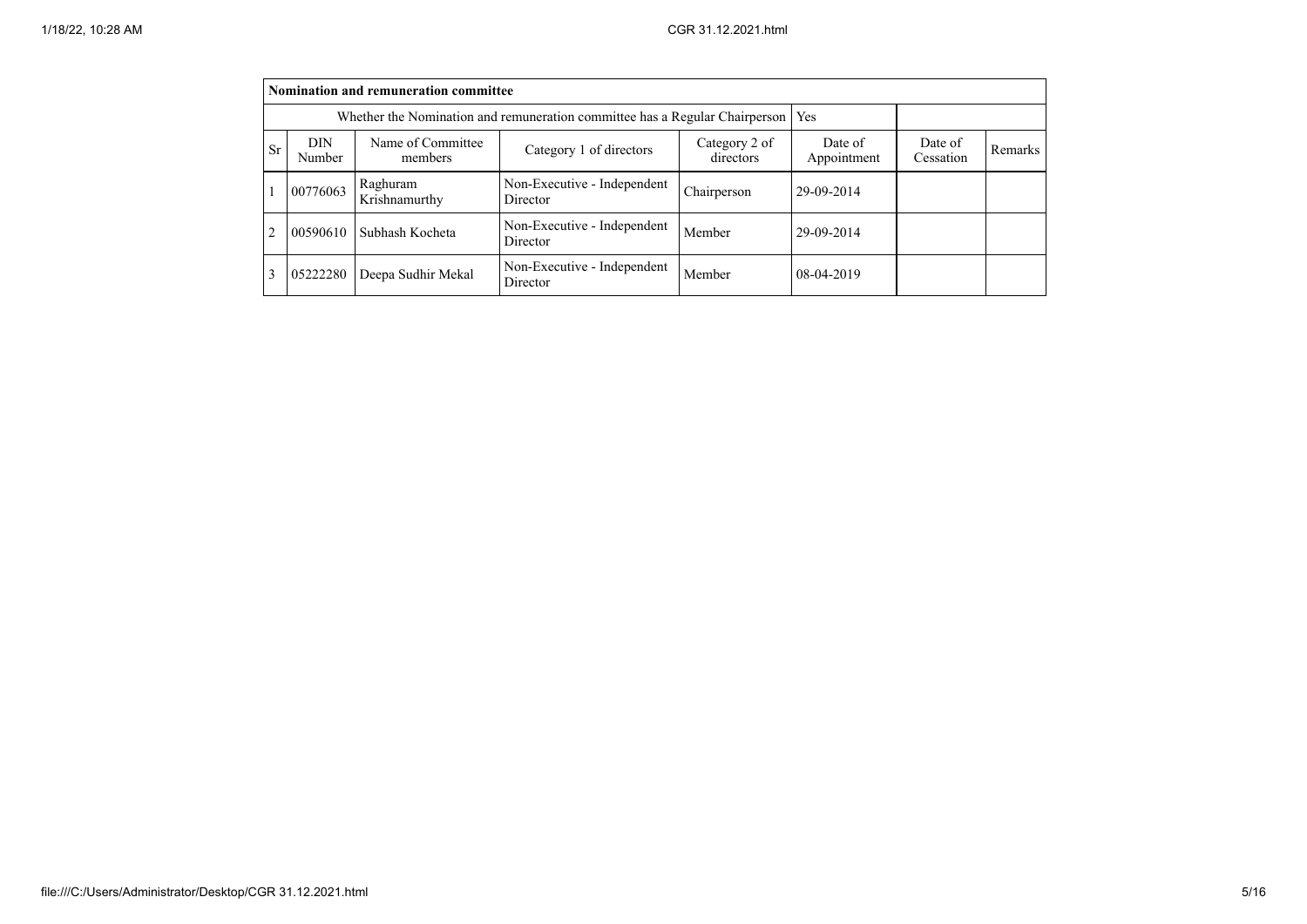|               |                      | <b>Stakeholders Relationship Committee</b> |                                                                                 |                      |            |  |  |
|---------------|----------------------|--------------------------------------------|---------------------------------------------------------------------------------|----------------------|------------|--|--|
|               |                      |                                            | Whether the Stakeholders Relationship Committee has a Regular Chairperson   Yes |                      |            |  |  |
| <b>Sr</b>     | <b>DIN</b><br>Number | Name of Committee<br>members               | Date of<br>Appointment                                                          | Date of<br>Cessation | Remarks    |  |  |
|               | 05222280             | Deepa Sudhir Mekal                         | Non-Executive - Independent<br>Director                                         | Chairperson          | 27-02-2021 |  |  |
| $\mathcal{L}$ | 00424250             | <b>Praneet Mutha</b>                       | Non-Executive - Non<br><b>Independent Director</b>                              | Member               | 08-04-2019 |  |  |
| 3             | 00590610             | Subhash Kocheta                            | Non-Executive - Independent<br>Director                                         | Member               | 27-02-2021 |  |  |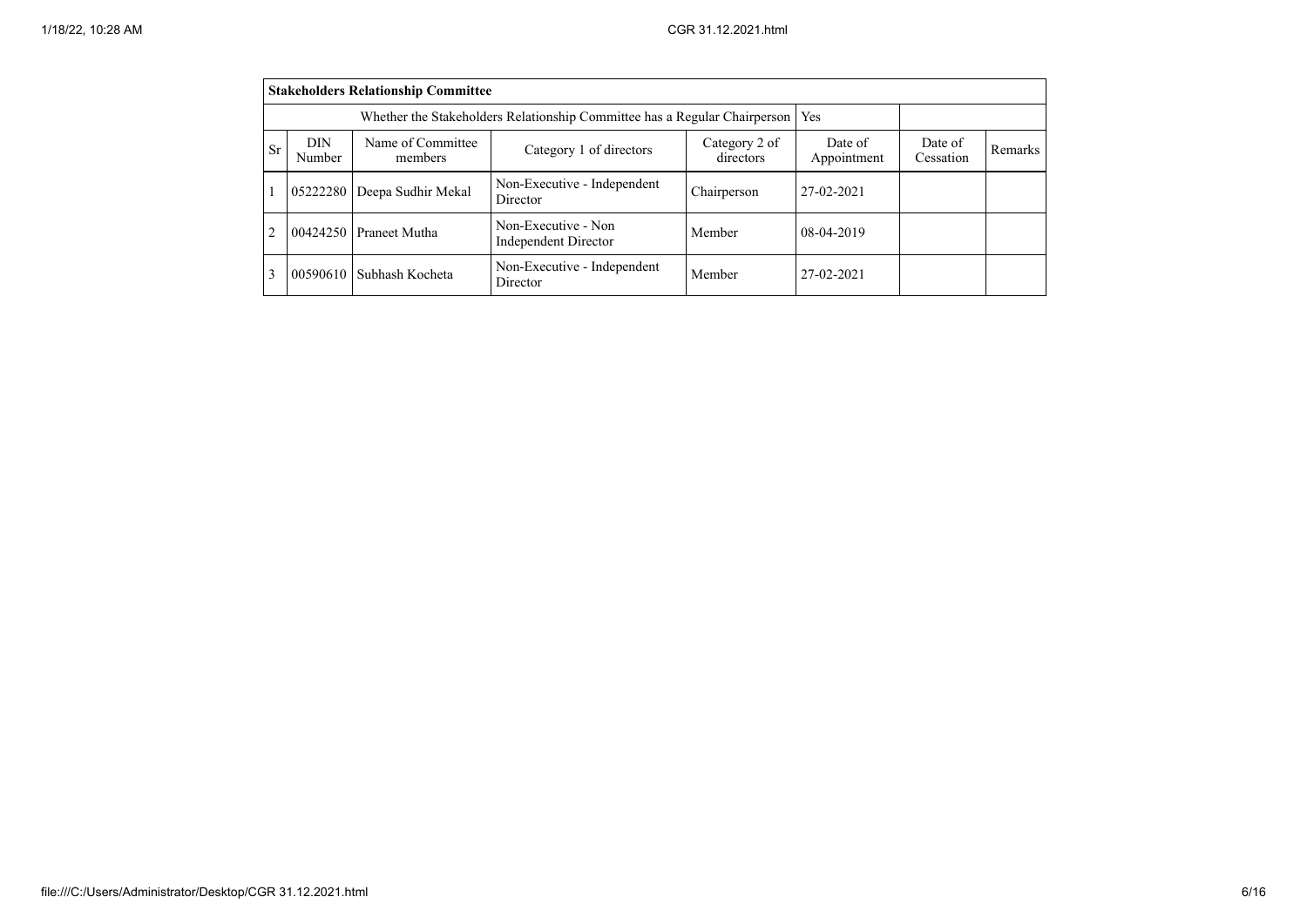|      | <b>Risk Management Committee</b>                                |                              |                            |                            |                        |                      |                |  |  |
|------|-----------------------------------------------------------------|------------------------------|----------------------------|----------------------------|------------------------|----------------------|----------------|--|--|
|      | Whether the Risk Management Committee has a Regular Chairperson |                              |                            |                            |                        |                      |                |  |  |
| l Sr | DIN<br>Number                                                   | Name of Committee<br>members | Category 1 of<br>directors | Category 2 of<br>directors | Date of<br>Appointment | Date of<br>Cessation | <b>Remarks</b> |  |  |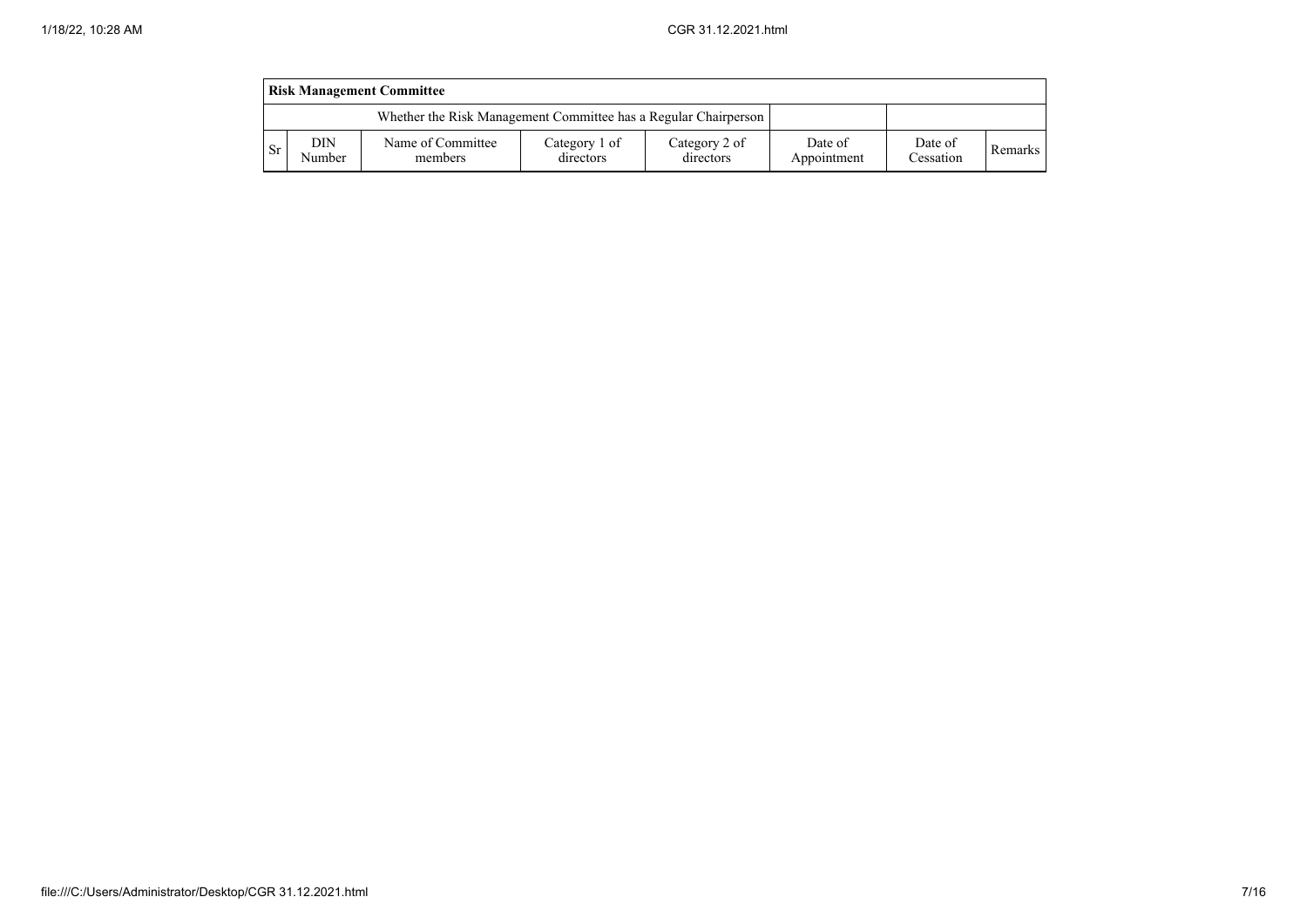|                | <b>Corporate Social Responsibility Committee</b> |                                                                                       |                                             |                      |                |  |  |  |  |
|----------------|--------------------------------------------------|---------------------------------------------------------------------------------------|---------------------------------------------|----------------------|----------------|--|--|--|--|
|                |                                                  | Whether the Corporate Social Responsibility Committee has a Regular Chairperson   Yes |                                             |                      |                |  |  |  |  |
| Sr             | DIN<br>Number                                    | Name of Committee<br>members                                                          | Date of<br>Appointment                      | Date of<br>Cessation | <b>Remarks</b> |  |  |  |  |
|                |                                                  | 00424206 Piyush Mutha                                                                 | <b>Executive Director</b>                   | Chairperson          | 10-08-2019     |  |  |  |  |
| $\overline{2}$ |                                                  | 00424250 Praneet Mutha                                                                | Non-Executive - Non<br>Independent Director | Member               | 10-08-2019     |  |  |  |  |
| 3              |                                                  | 05222280 Deepa Sudhir Mekal                                                           | Non-Executive - Independent<br>Director     | Member               | 10-08-2019     |  |  |  |  |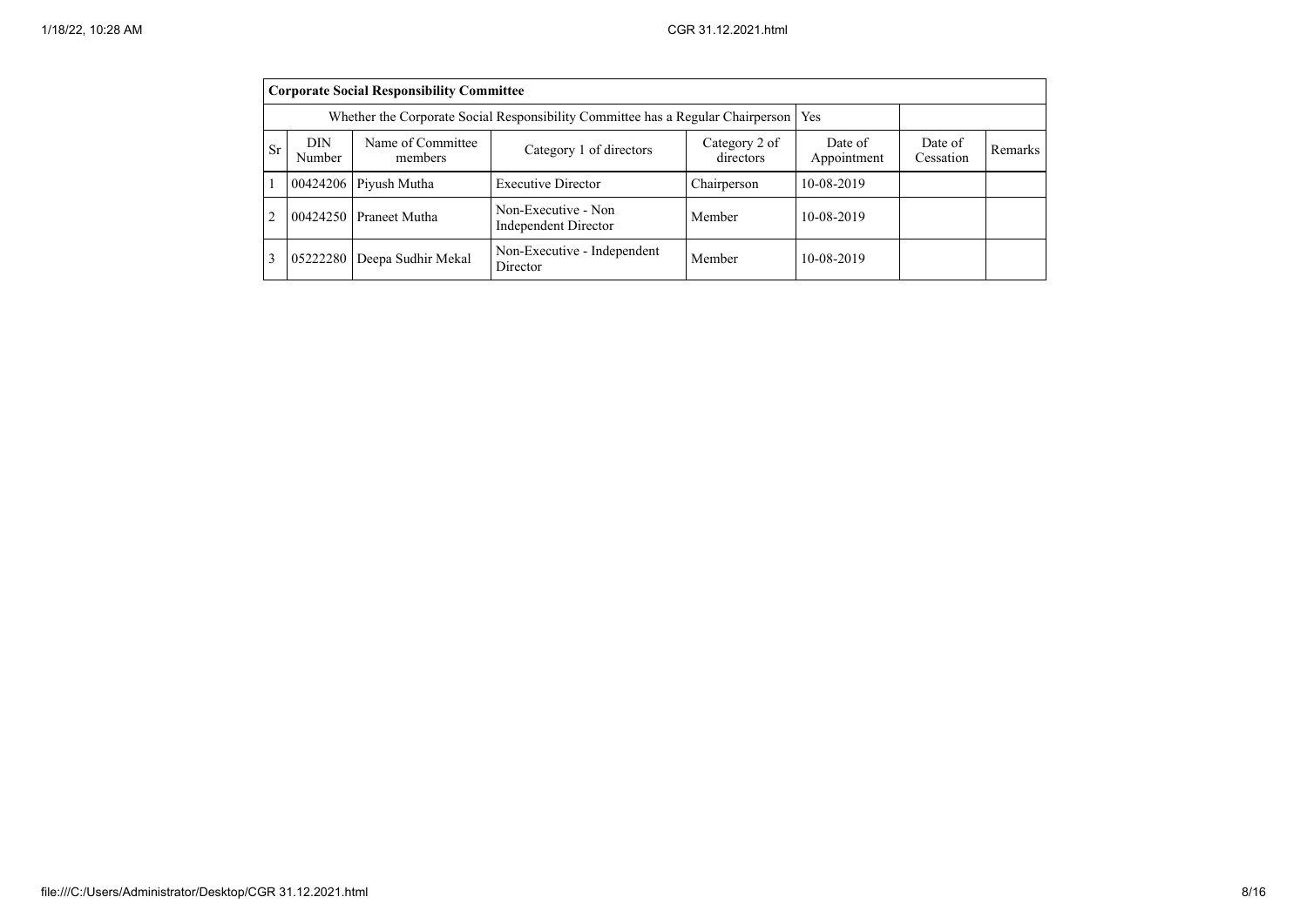| <b>Other Committee</b> |                                                                                                                                     |  |  |
|------------------------|-------------------------------------------------------------------------------------------------------------------------------------|--|--|
|                        | Sr   DIN Number   Name of Committee members   Name of other committee   Category 1 of directors   Category 2 of directors   Remarks |  |  |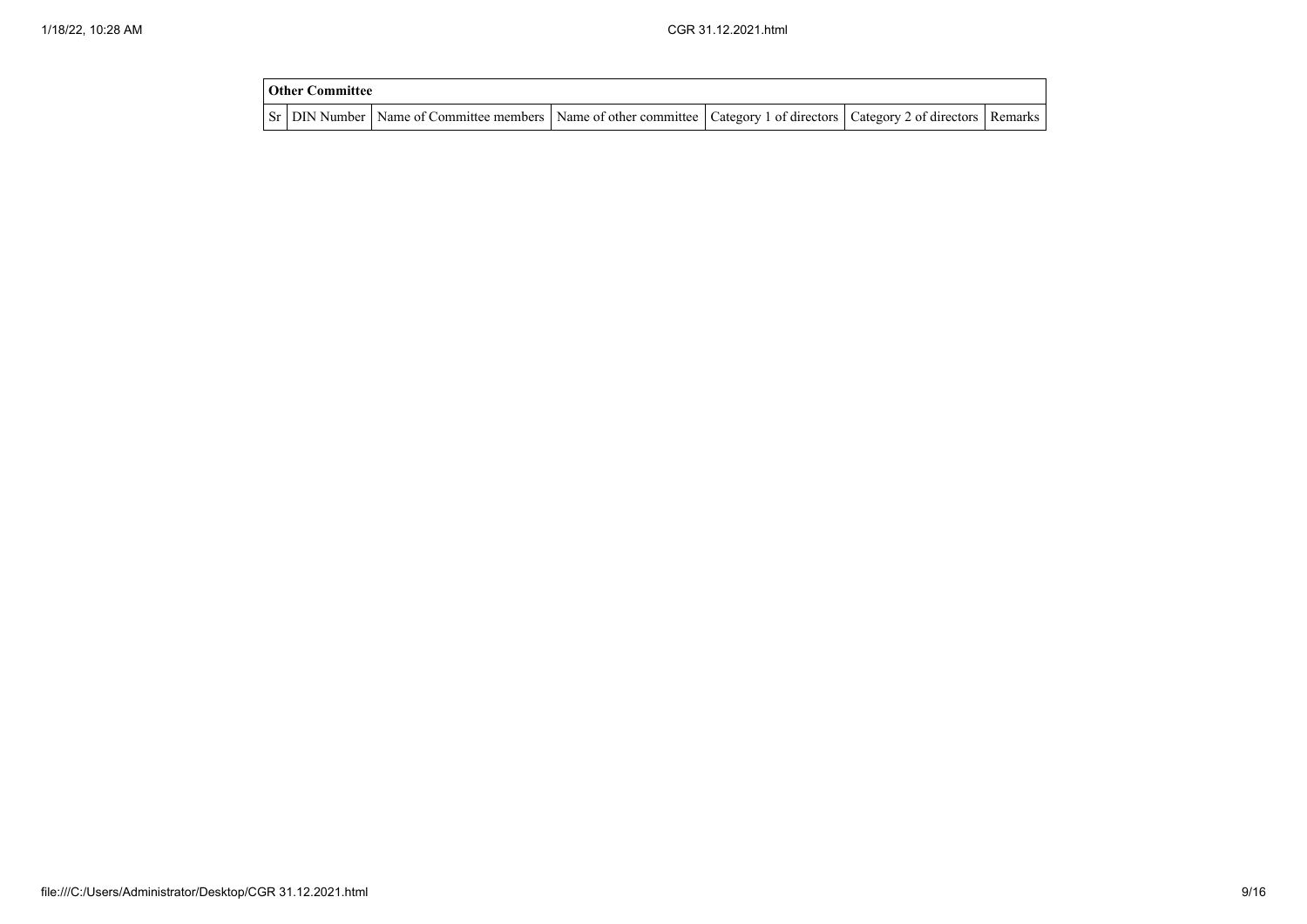|                |                                                                |                                                                     |                                                                      | <b>Annexure 1</b>                     |                                                     |                                                                                      |                                                                        |
|----------------|----------------------------------------------------------------|---------------------------------------------------------------------|----------------------------------------------------------------------|---------------------------------------|-----------------------------------------------------|--------------------------------------------------------------------------------------|------------------------------------------------------------------------|
|                | <b>Annexure 1</b>                                              |                                                                     |                                                                      |                                       |                                                     |                                                                                      |                                                                        |
|                | <b>III. Meeting of Board of Directors</b>                      |                                                                     |                                                                      |                                       |                                                     |                                                                                      |                                                                        |
|                |                                                                | Disclosure of notes on meeting of<br>board of directors explanatory |                                                                      |                                       |                                                     |                                                                                      |                                                                        |
| Sr             | $Date(s)$ of<br>meeting (if any)<br>in the previous<br>quarter | $Date(s)$ of<br>meeting (if any)<br>in the current<br>quarter       | Maximum gap<br>between any two<br>consecutive (in<br>number of days) | Notes for<br>not<br>providing<br>Date | Whether<br>requirement of<br>Quorum met<br>(Yes/No) | Number of Directors<br>present* (All directors<br>including Independent<br>Director) | No. of<br>Independent<br><b>Directors</b><br>attending the<br>meeting* |
| 1              | 29-07-2021                                                     |                                                                     |                                                                      |                                       | Yes                                                 | 4                                                                                    |                                                                        |
| $\overline{2}$ | 12-08-2021                                                     |                                                                     | 13                                                                   |                                       | Yes                                                 | 4                                                                                    | $\overline{c}$                                                         |
| 3              | 24-08-2021                                                     |                                                                     | 11                                                                   |                                       | Yes                                                 | 4                                                                                    |                                                                        |
| $\overline{4}$ |                                                                | 07-10-2021                                                          | 43                                                                   |                                       | Yes                                                 | 3                                                                                    |                                                                        |
| 5              |                                                                | 12-11-2021                                                          | 35                                                                   |                                       | Yes                                                 | 4                                                                                    | 2                                                                      |
| 6              |                                                                | 17-11-2021                                                          | $\overline{4}$                                                       |                                       | Yes                                                 | 3                                                                                    |                                                                        |
| $\overline{7}$ |                                                                | 11-12-2021                                                          | 23                                                                   |                                       | Yes                                                 | 4                                                                                    | $\overline{2}$                                                         |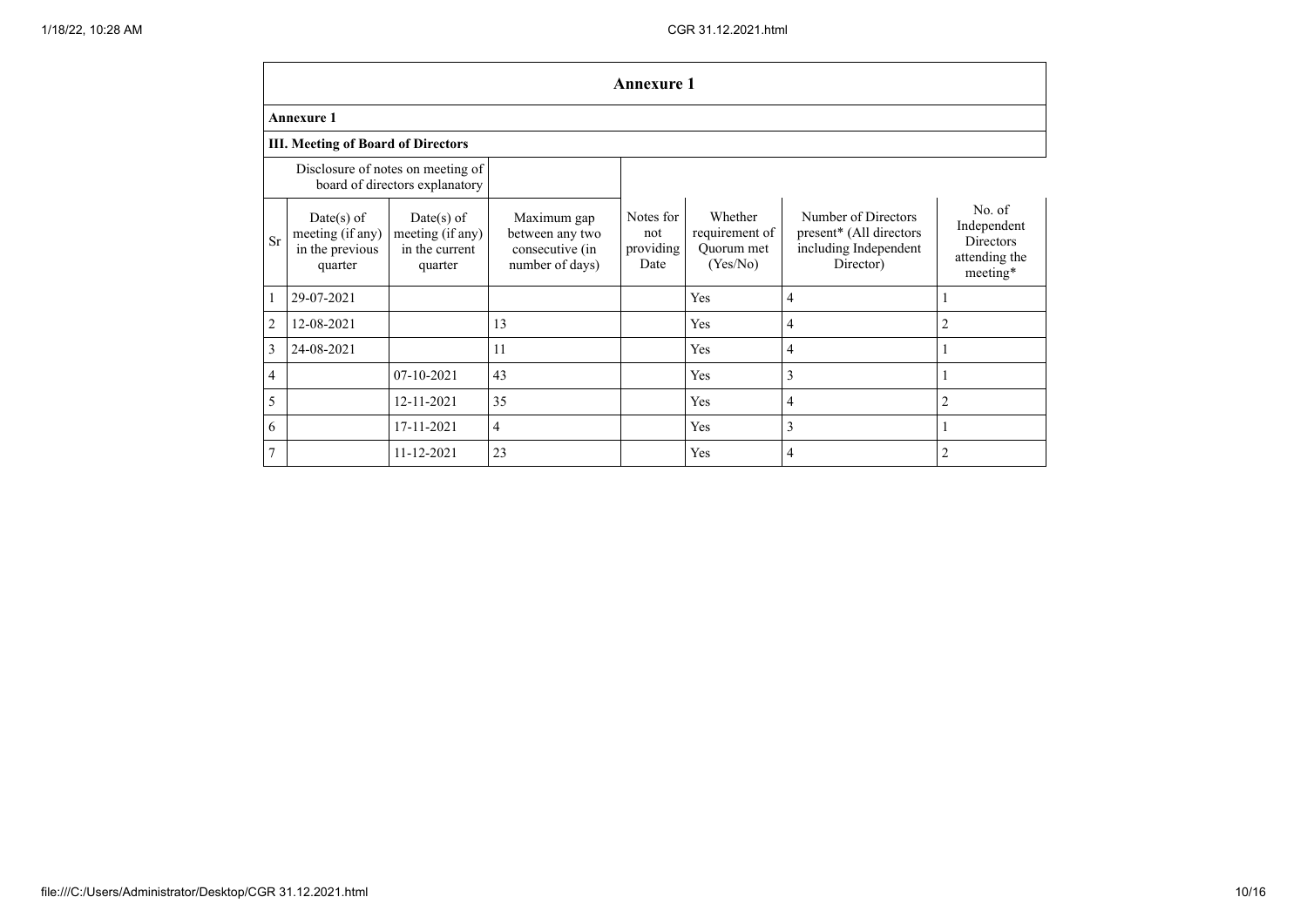|                | <b>Annexure 1</b>                                |                                                                                                            |                                                                      |                               |                                       |                                                        |                                                                                            |                                                                           |  |
|----------------|--------------------------------------------------|------------------------------------------------------------------------------------------------------------|----------------------------------------------------------------------|-------------------------------|---------------------------------------|--------------------------------------------------------|--------------------------------------------------------------------------------------------|---------------------------------------------------------------------------|--|
|                | <b>IV. Meeting of Committees</b>                 |                                                                                                            |                                                                      |                               |                                       |                                                        |                                                                                            |                                                                           |  |
|                |                                                  |                                                                                                            | Disclosure of notes on meeting of committees explanatory             |                               |                                       |                                                        |                                                                                            |                                                                           |  |
| Sr             | Name of<br>Committee                             | $Date(s)$ of meeting (Enter<br>dates of Previous quarter<br>and Current quarter in<br>chronological order) | Maximum gap<br>between any two<br>consecutive (in<br>number of days) | Name of<br>other<br>committee | Reson for<br>not<br>providing<br>date | Whether<br>requirement<br>of Quorum<br>met<br>(Yes/No) | Number of<br>Directors present*<br>(All directors<br>including<br>Independent<br>Director) | No. of<br>Independent<br><b>Directors</b><br>attending<br>the<br>meeting* |  |
|                | Audit<br>Committee                               | 12-08-2021                                                                                                 |                                                                      |                               |                                       | Yes                                                    | 3                                                                                          |                                                                           |  |
| $\overline{2}$ | Audit<br>Committee                               | 12-11-2021                                                                                                 | 91                                                                   |                               |                                       | Yes                                                    | 3                                                                                          | 2                                                                         |  |
| 3              | Stakeholders<br>Relationship<br>Committee        | 12-08-2021                                                                                                 |                                                                      |                               |                                       | <b>Yes</b>                                             | $\overline{3}$                                                                             | 2                                                                         |  |
| 4              | <b>Stakeholders</b><br>Relationship<br>Committee | 12-11-2021                                                                                                 |                                                                      |                               |                                       | Yes                                                    | 3                                                                                          | 2                                                                         |  |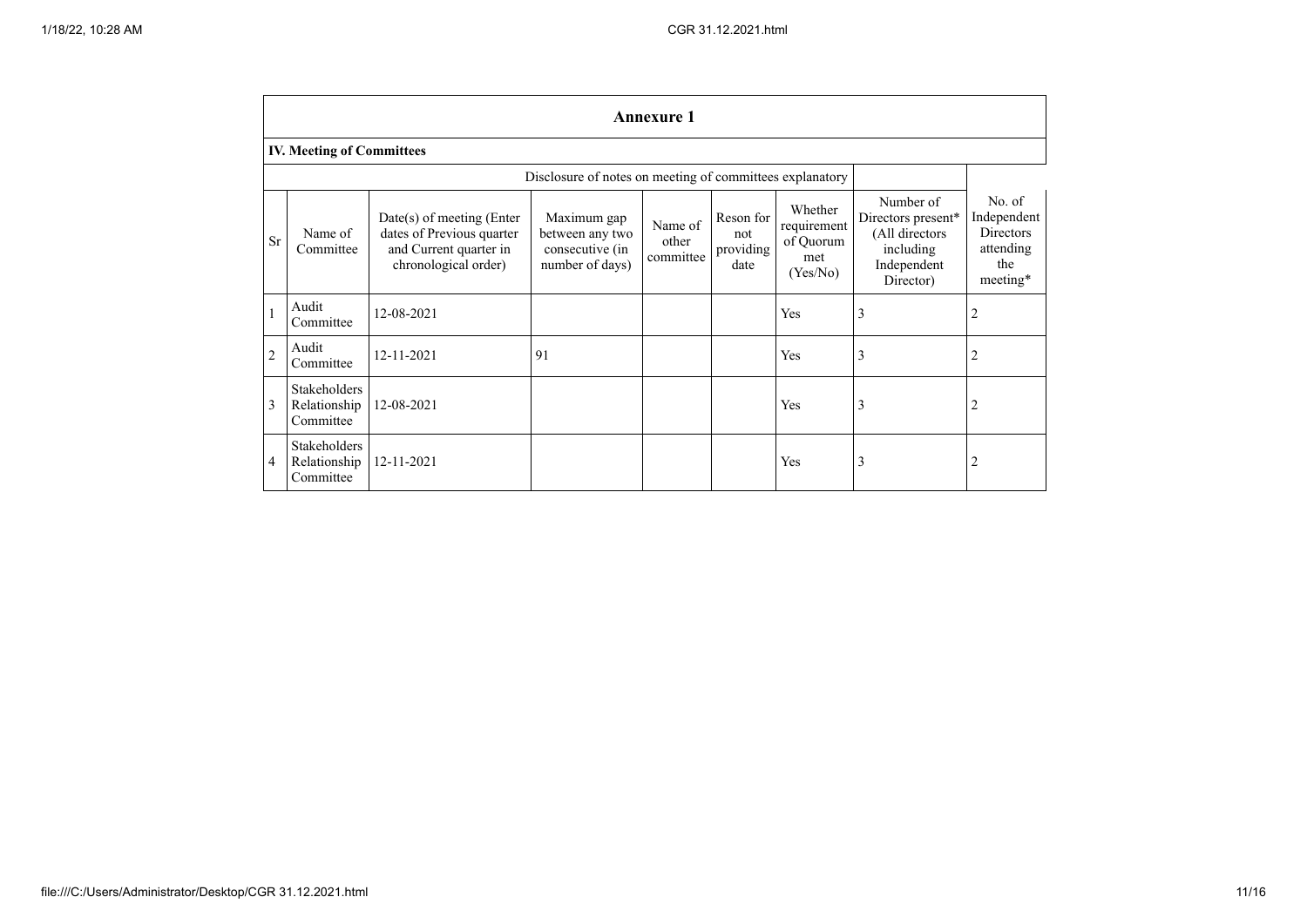|                | Annexure 1                                                                                                        |           |  |  |  |  |  |  |  |
|----------------|-------------------------------------------------------------------------------------------------------------------|-----------|--|--|--|--|--|--|--|
|                | V. Related Party Transactions                                                                                     |           |  |  |  |  |  |  |  |
| <b>Sr</b>      | If status is "No" details of non-<br>Compliance status<br>Subject<br>(Yes/No/NA)<br>compliance may be given here. |           |  |  |  |  |  |  |  |
|                | Whether prior approval of audit committee obtained                                                                | <b>NA</b> |  |  |  |  |  |  |  |
| $\overline{2}$ | Whether shareholder approval obtained for material RPT                                                            | NA        |  |  |  |  |  |  |  |
| $\overline{3}$ | Whether details of RPT entered into pursuant to omnibus approval<br>have been reviewed by Audit Committee         | <b>NA</b> |  |  |  |  |  |  |  |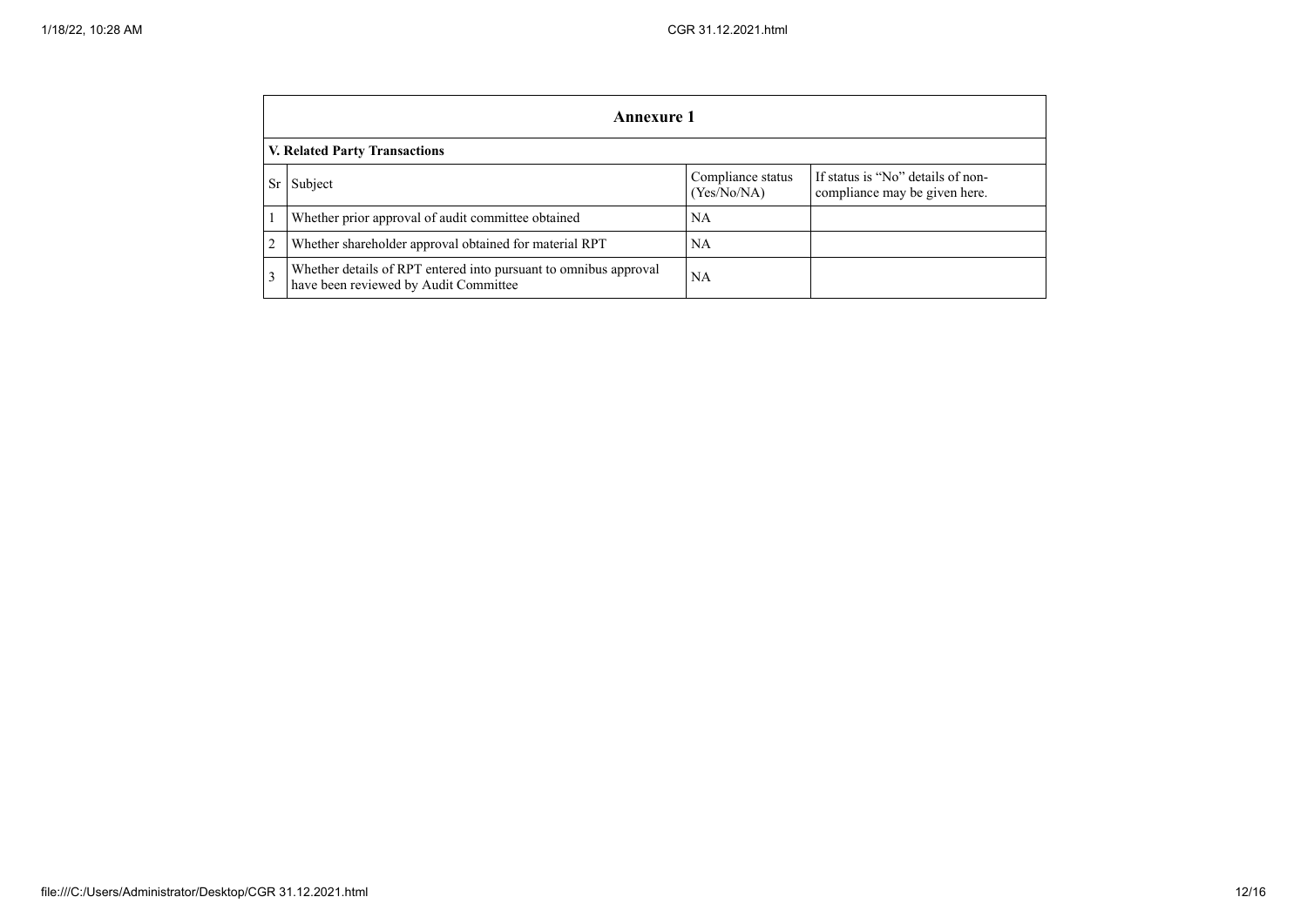| Annexure 1              |                                                                                                                                                                                                                 |                               |  |  |
|-------------------------|-----------------------------------------------------------------------------------------------------------------------------------------------------------------------------------------------------------------|-------------------------------|--|--|
| <b>VI.</b> Affirmations |                                                                                                                                                                                                                 |                               |  |  |
|                         | Sr Subject                                                                                                                                                                                                      | Compliance<br>status (Yes/No) |  |  |
| $\mathbf{1}$            | The composition of Board of Directors is in terms of SEBI (Listing obligations and disclosure requirements)<br>Regulations, 2015                                                                                | Yes                           |  |  |
| $\overline{2}$          | The composition of the following committees is in terms of SEBI(Listing obligations and disclosure requirements)<br>Regulations, 2015 a. Audit Committee                                                        | Yes                           |  |  |
| 3                       | The composition of the following committees is in terms of SEBI(Listing obligations and disclosure requirements)<br>Regulations, 2015. b. Nomination & remuneration committee                                   | Yes                           |  |  |
| $\overline{4}$          | The composition of the following committees is in terms of SEBI(Listing obligations and disclosure requirements)<br>Regulations, 2015. c. Stakeholders relationship committee                                   | Yes                           |  |  |
| 5                       | The composition of the following committees is in terms of SEBI(Listing obligations and disclosure requirements)<br>Regulations, 2015. d. Risk management committee (applicable to the top 500 listed entities) | <b>NA</b>                     |  |  |
| 6                       | The committee members have been made aware of their powers, role and responsibilities as specified in SEBI<br>(Listing obligations and disclosure requirements) Regulations, 2015.                              | Yes                           |  |  |
| $\overline{7}$          | The meetings of the board of directors and the above committees have been conducted in the manner as specified in<br>SEBI (Listing obligations and disclosure requirements) Regulations, 2015.                  | Yes                           |  |  |
| 8                       | This report and/or the report submitted in the previous quarter has been placed before Board of Directors.                                                                                                      | Yes                           |  |  |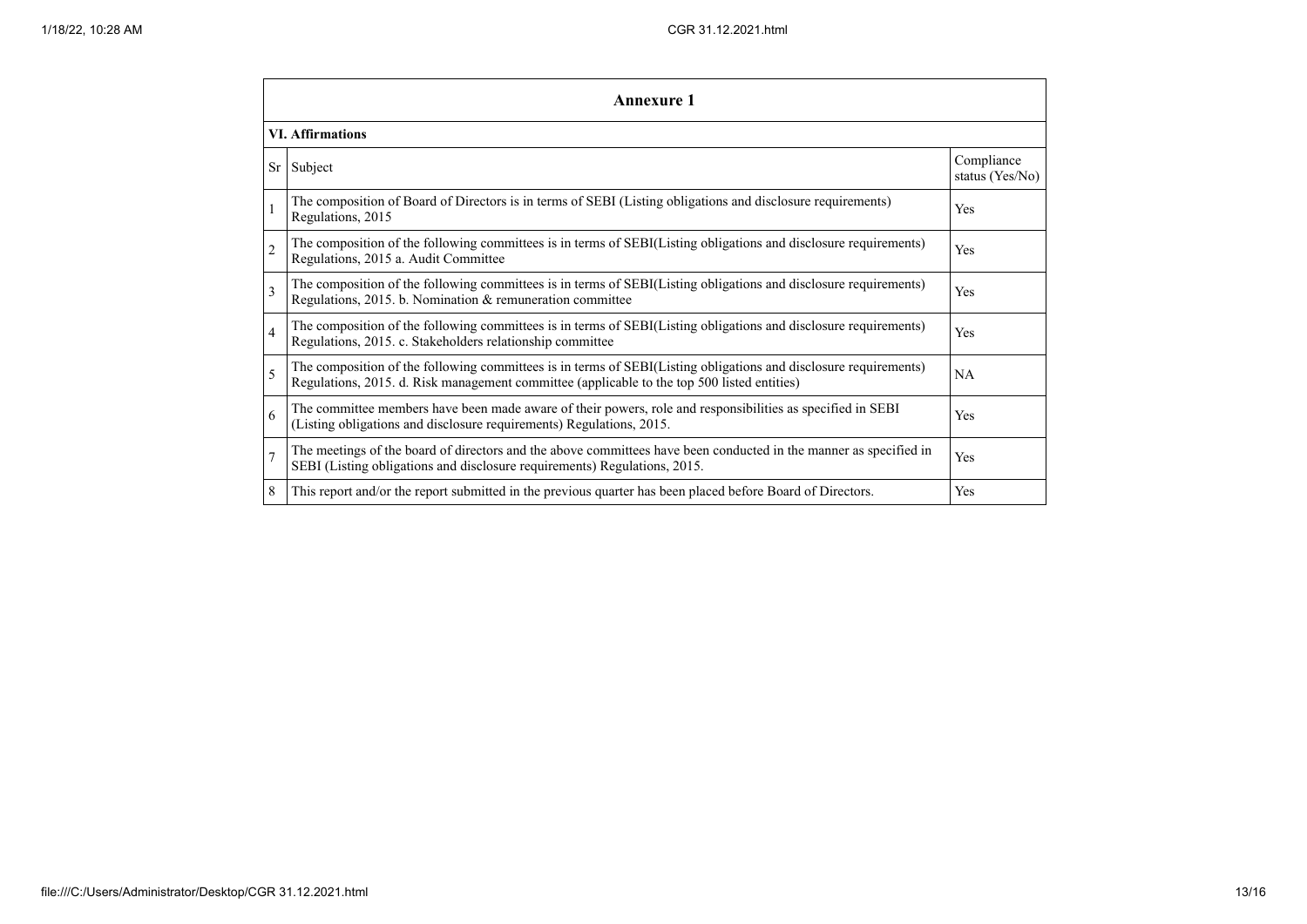| Annexure 1 |                   |                                          |  |
|------------|-------------------|------------------------------------------|--|
| ı Sr       | Subject           | Compliance status                        |  |
|            | Name of signatory | AYUSHI SOLANKI                           |  |
|            | Designation       | Company Secretary and Compliance Officer |  |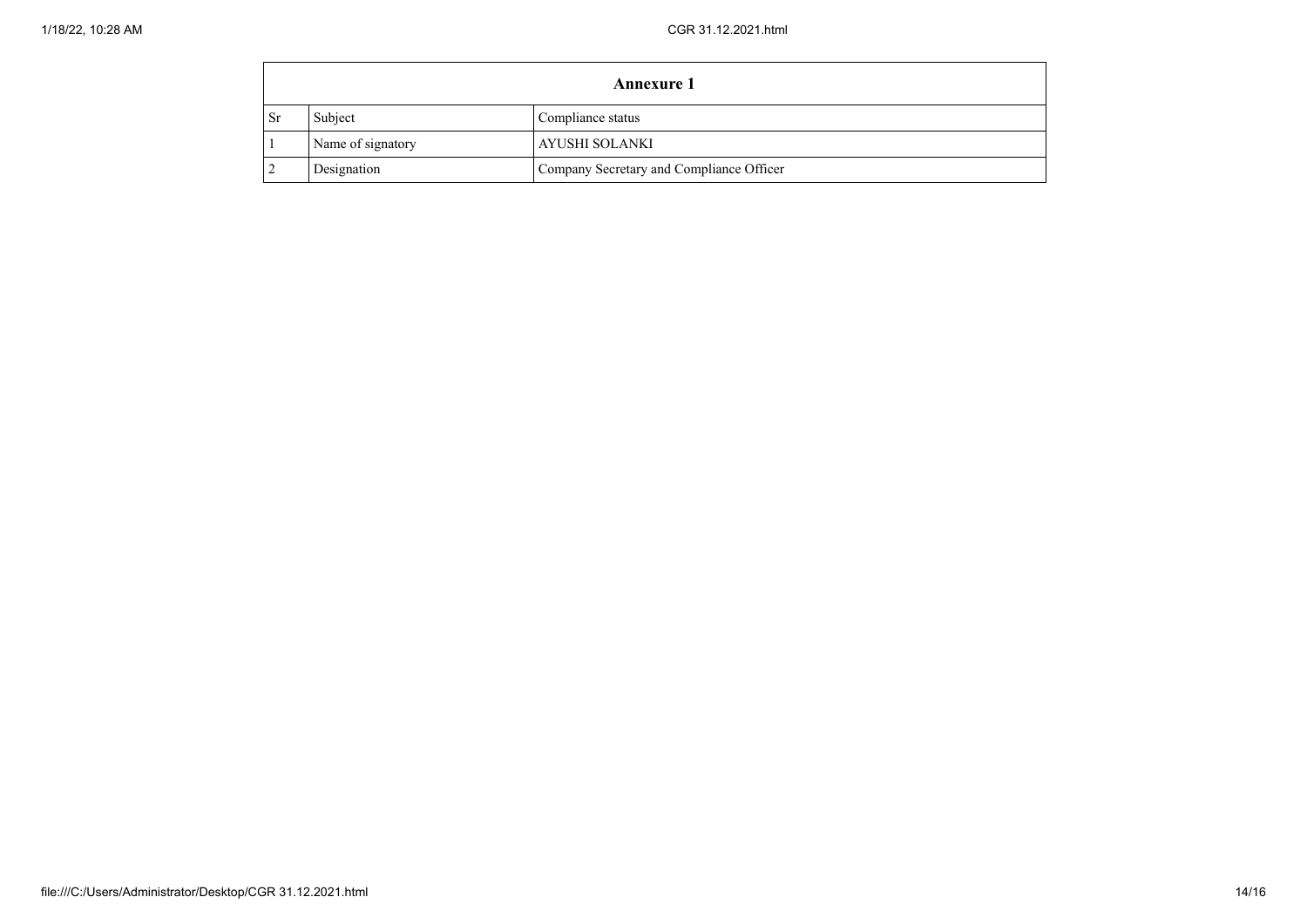| <b>Signatory Details</b> |                                          |  |
|--------------------------|------------------------------------------|--|
| Name of signatory        | AYUSHI SOLANKI                           |  |
| Designation of person    | Company Secretary and Compliance Officer |  |
| Place                    | <b>DEWAS</b>                             |  |
| Date                     | 08-01-2022                               |  |